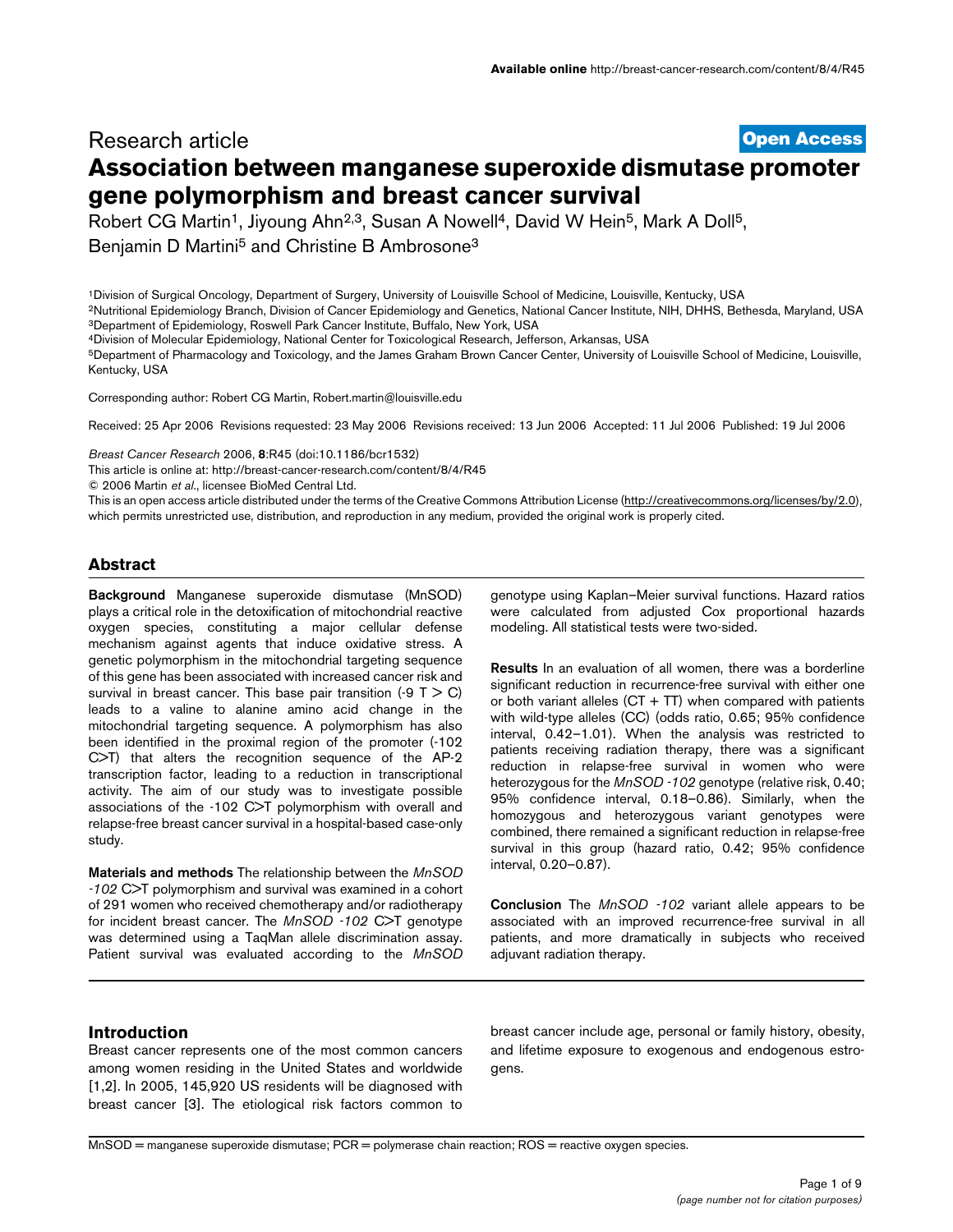Genetic risk factors have also been identified, such as the high-penetrance cancer susceptibility genes, *BRCA1* and *BRCA2*, but these genes only account for 5% of all breast cancer cases [4,5]. It has therefore been established that relatively common genes acting together with endogenous/lifestyle risk factors (low-penetrance genes) are likely to account for a much higher portion of the breast cancer cases together with as yet unidentified high-penetrance genes [6].

The development of breast cancer has been linked to the degree of oxidative stress, particularly with perturbations in the delicate balance between reactive oxygen species (ROS) and oxidative defenses [7]. ROS are generated through the metabolism of estradiol, polyunsaturated fats, ethanol and calories, all which have been considered potential risk factors for breast cancer [8]. Antioxidant enzymes such as superoxide dismutase have been demonstrated to protect cells from oxidative stress. Generation of ROS has been implicated in the etiology of a diversity of human diseases, including cancer [9]. Oxidative stress has been demonstrated to induce cell death as a result of excessive cellular damage associated with lipid peroxidation and alterations of nucleic acids and proteins, triggering apoptosis through the mitochondria [10].

Superoxide dismutase catalyzes the dismutation of the superoxide radical (O $_2$ ) to hydrogen peroxide (H $_2$ O $_2$ ) and oxygen  $(O<sub>2</sub>)$ . Three distinct types of superoxide dismutases have been identified in human cells: a homodimeric cytosolic CuZnSOD [11], an extracellular homotetrameric glycosylated superoxide dismutase [12], and a mitochondrial matrix homotetrameric manganese superoxide dismutase (MnSOD) [13].

A specific region of the MnSOD protein is essential for the correct transport and processing of MnSOD by mitochondria. There have been conflicting reports of the association of the polymorphism within the MnSOD mitochondrial targeting sequence (-9 T>C; Val to Ala) and the risk of cancer. A significant gene dose-response relationship has been observed in breast cancer [14,15]; however, more recent reports did not find an association between -9 T>C MnSODand breast cancer [16-18].

Since radiation therapy remains an integral part of the multimodality therapy in the treatment of breast cancer, determining maximal efficacy among patients remains of the utmost importance. Radiation therapy exerts its antitumor effects through the increased formation of ROS, including hydroxyl radicals (OH), hydrogen peroxide (H<sub>2</sub>O<sub>2</sub>) and superoxide anions (O<sub>2</sub><sup>-</sup>), and its efficacy may be related to the ability to neutralize these effects. Because mitochondrial MnSOD is responsible for catalyzing the conversion of superoxide radicals, there has been a growing belief that gene variants could impact the efficacy of radiation therapy for breast cancer. Similarly, the chemotherapeutic agents most commonly utilized in the treatment of breast cancer, adriamycin and cyclophosphamide, generate ROS that may be effected by MnSOD activity. We recently found that the combination of the *MnSOD -9* genotype and the myeloperoxidase genotype led to a threefold decrease in the hazard of death among women treated for breast cancer [19]. This association has further strengthened the need to evaluate other possible gene variants that may play a role in therapeutic efficacy.

The polymorphism in the signal sequence, a mutation in the *MnSOD* promoter sequence (*MnSOD -102* C>T) has been shown to change the binding pattern of AP-2, leading to a reduction in transcriptional activity [20]. We recently reported that this polymorphism is relatively frequent in human populations [21,22]. A relationship between this polymorphism in the *MnSOD* promoter and breast cancer treatment outcomes has not, however, been reported. Similarly, there have been no published reports of the effects the *MnSOD -102* C>T polymorphism on protein function.

The aim of our study was therefore to investigate the possible associations of the *MnSOD -102* C>T polymorphism within a case-only study of breast cancer patients to evaluate possible associations with overall and relapse-free survival in relation to the patients' adjuvant therapy.

# **Methods**

## **Study subjects**

As previously described [19,23], patients who received their first course of adjuvant treatment for primary invasive breast cancer at the Arkansas Cancer Research Center, University of Arkansas for Medical Sciences from 1985 to 1996 were identified from hospital tumor registry records. Patients with a prior history of cancer were excluded. Hospital tumor registry records were used to obtain information concerning age, stage at diagnosis, tumor size, tumor grade, hormone receptor status, race, and date and type of therapy received (chemotherapy, radiotherapy, surgery, and hormonal treatment). The hospital tumor registry was also the source of follow-up information; the registry conducts active follow-up for each patient, contacting the physician or the patient annually and recording the date last contacted and the vital status. The study protocol was approved by the Institutional Review Board of University of Arkansas for Medical Sciences.

Archived normal lymph nodes or skin, stored in paraffin blocks in the Pathology Department, were used as a source of DNA for genotyping as described previously [19,23]. Hospital tumor registry records identified 815 patients with invasive breast cancer who had been treated at University of Arkansas for Medical Sciences from 1985 to 1996. One hundred and twenty-four (15%) of these patients had received no adjuvant therapy (chemotherapy, radiation therapy, or tamoxifen)and were excluded from the study, as were five (1%) patients with missing adjuvant therapy information. Most of the excluded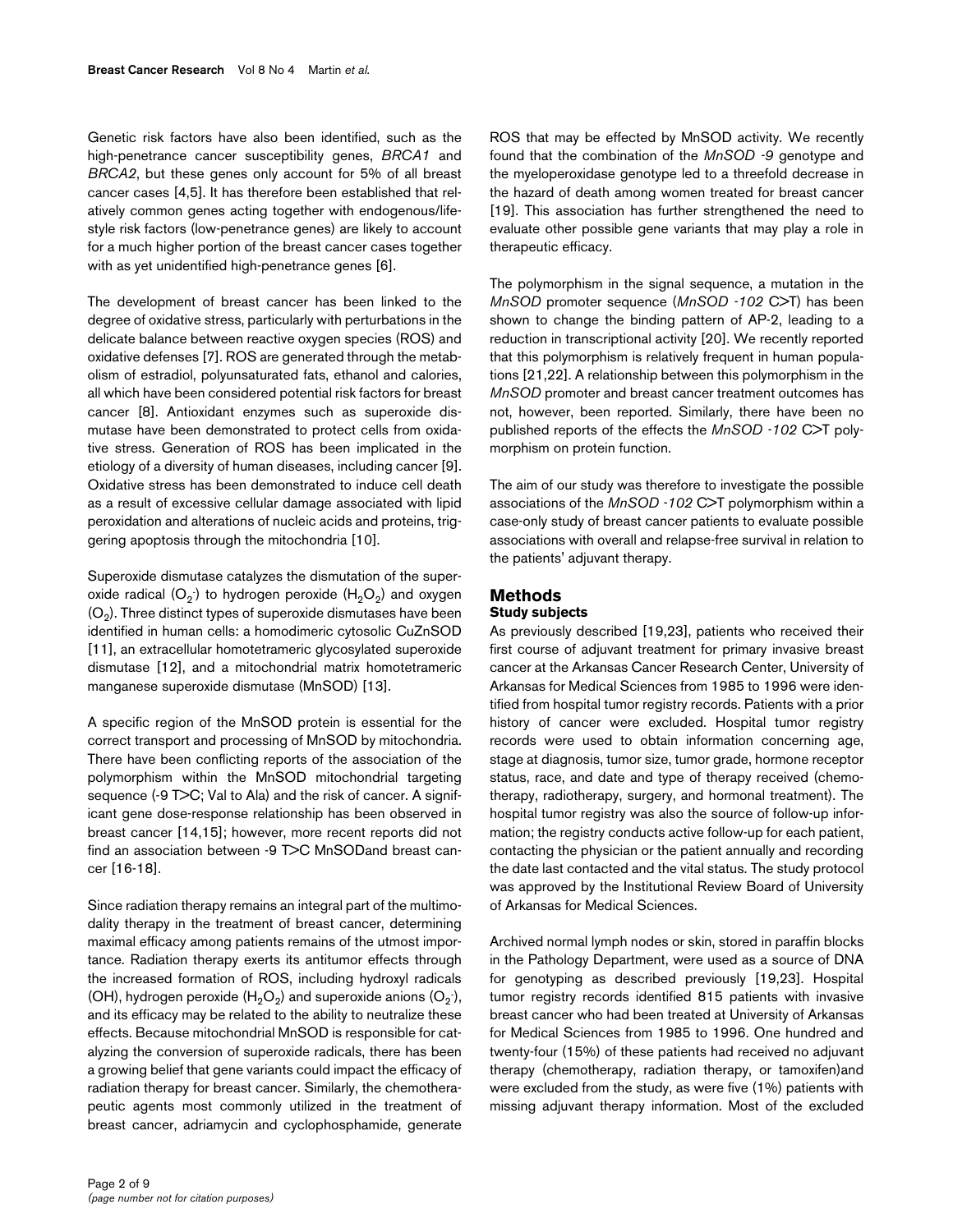#### **Demographic information and pathological characteristics of study participants and distribution of characteristics**

|                                  | n(%)     |
|----------------------------------|----------|
| Age at diagnosis                 |          |
| $≤50$ years                      | 133 (46) |
| >50 years                        | 158 (54) |
| Race                             |          |
| Caucasian                        | 239 (82) |
| African-American                 | 52(18)   |
| Stage and node status            |          |
| Stage 1                          | 82 (28)  |
| Stage 2 negative                 | 57 (20)  |
| Stage 2 positive                 | 87 (30)  |
| Stage 3                          | 48 (16)  |
| Stage 4                          | 17(6)    |
| Estrogen receptor status         |          |
| Positive                         | 176 (64) |
| Negative                         | 101 (36) |
| Progesterone receptor status     |          |
| Positive                         | 128 (46) |
| Negative                         | 148 (54) |
| Treatment                        |          |
| Chemotherapy only                | 95 (33)  |
| Radiation only                   | 25(9)    |
| Chemotherapy/radiation           | 54 (19)  |
| radiation/tamoxifen              | 36(12)   |
| Chemotherapy/tamoxifen           | 44 (16)  |
| Chemotherapy/radiation/tamoxifen | 35 (12)  |

Total  $n = 291$ .

patients who did not receive adjuvant therapy had lymph nodenegative disease.

## **DNA extraction and genotyping**

Sections (50 µm thick) were cut from archived paraffin normal tissue blocks, the tissue was deparaffinized, and DNA was extracted using a commercially available kit (Qiagen Inc., Valencia, CA, US), as previously described [19,23].

The *MnSOD -102 C>T* polymorphism was determined using a technique developed in our laboratory [21]. Single nucleotide polymorphism-specific PCR primers and fluorogenic probes were designed using Primer Express (version 1.5; Applied Biosystems, Foster City, CA, USA). The fluorogenic probes were labeled with a reporter dye (either FAM or VIC) and are specific for one of the two possible bases (-102 C or -102 T) in the *MnSOD* promoter region. TaqMan Universal PCR Master Mix (Applied Biosystems) was used to prepare the PCR. The two-times mix was optimized for TaqMan reactions and contained AmpliTaq-Gold DNA polymerase, AmpErase, deoxyribonucleotide triphosphate with uracil triphosphate, and a passive reference. Primers, probes, and genomic DNA were added to final concentrations of 300 nM, 100 nM, and 0.5–2.5 ng/µl, respectively.

Controls (no DNA template) were run to ensure there was no amplification of contaminating DNA. The amplification reactions were carried out in an ABI Prism 7700 Sequence Detection System (Applied Biosystems) with two initial hold steps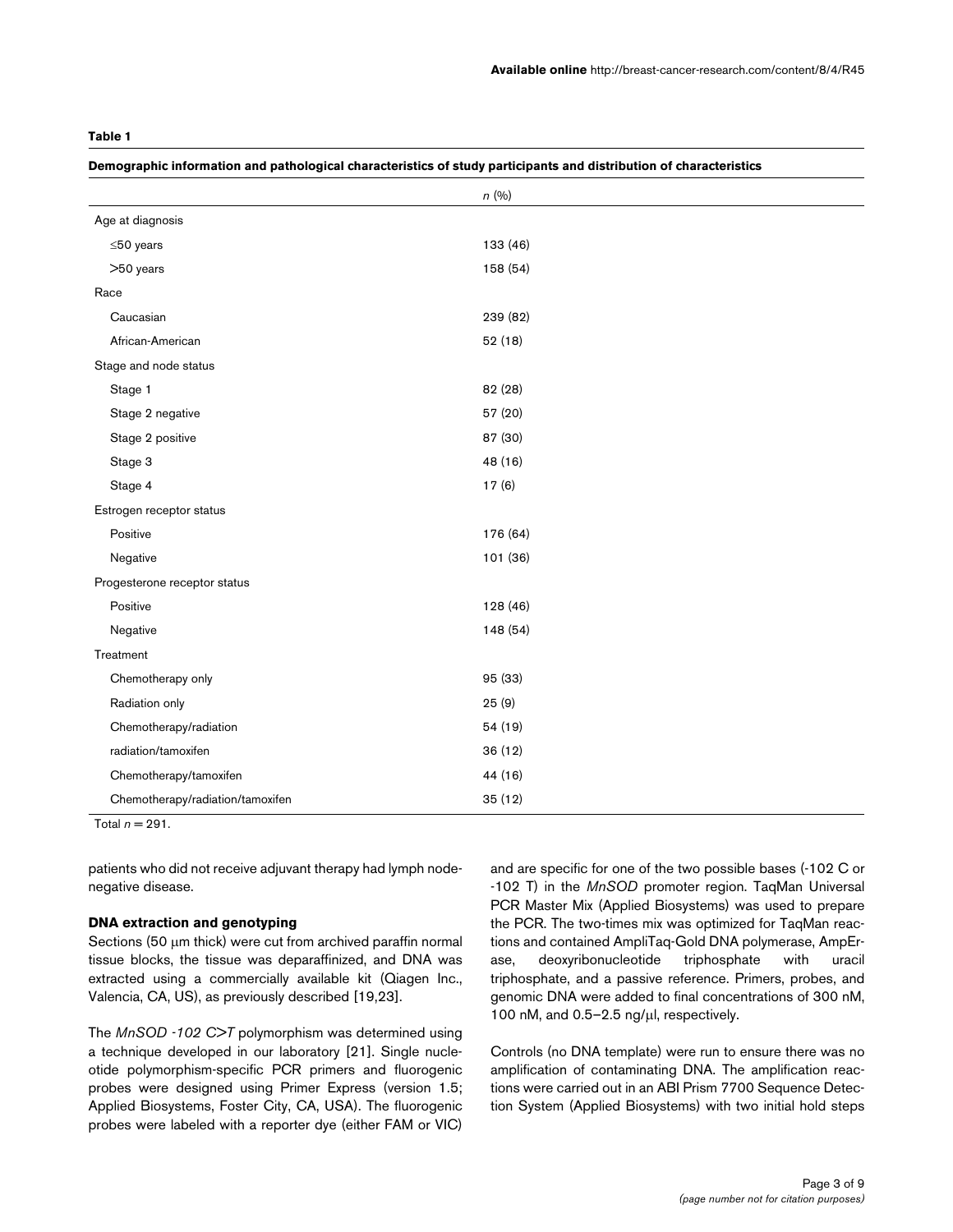|--|--|--|

#### **Manganese superoxide dismutase -102 genotype: overall and recurrence-free survivals**

| Genotype                 | Cases | Deaths | Hazard ratio minimally adjusted <sup>a</sup><br>(95% confidence interval) | Hazard ratio fully adjusted <sup>b</sup><br>(95% confidence interval) |
|--------------------------|-------|--------|---------------------------------------------------------------------------|-----------------------------------------------------------------------|
| Overall survival         | 291   | 85     | $P$ for trend = 0.62                                                      | $P$ for trend = 0.88                                                  |
| CC                       | 180   | 55     | 1 (reference)                                                             | 1 (reference)                                                         |
| <b>CT</b>                | 92    | 25     | $0.89(0.55 - 1.43)$                                                       | $0.75(0.465 - 1.24)$                                                  |
| <b>TT</b>                | 19    | 5      | $0.88(0.35 - 2.20)$                                                       | $1.06(0.42 - 2.69)$                                                   |
|                          |       |        |                                                                           |                                                                       |
| CC                       | 180   | 55     | 1 (reference)                                                             | 1 (reference)                                                         |
| $CT + TT$                | 111   | 30     | $0.89(0.57 - 1.38)$                                                       | $0.80(0.50 - 1.28)$                                                   |
| Recurrence-free survival | 280c  | 100    | $P$ for trend = 0.12                                                      | P for trend $= 0.08$                                                  |
| CC                       | 175   | 68     | 1 (reference)                                                             | 1 (reference)                                                         |
| <b>CT</b>                | 87    | 28     | $0.77(0.50 - 1.20)$                                                       | $0.65(0.41 - 1.04)$                                                   |
| ΤT                       | 18    | 4      | $0.55(0.20 - 1.50)$                                                       | $0.66(0.24 - 1.83)$                                                   |
|                          |       |        |                                                                           |                                                                       |
| CC                       | 175   | 68     | 1 (reference)                                                             | 1 (reference)                                                         |
| $CT + TT$                | 105   | 32     | $0.73(0.48 - 1.12)$                                                       | $0.65(0.42 - 1.01)$                                                   |

CC, homozygous for the wild-type manganese superoxide dismutase gene; CT, heterozygous for the variant genotype; TT, homozygous for the<br>variant genotype. ªMinimally adjusted model: age. <sup>b</sup>Fully adjusted model: age, stage

(50°C for 2 min, followed by 95°C for 10 min) and 50 cycles of a two-step PCR (95°C for 15 s, 60°C for 1 min).

The fluorescence intensity of each sample was measured at each temperature change to monitor amplification of the 278 base-pair *MnSOD* promoter region. The -102 nucleotide was determined by the fluorescence ratio of the two single nucleotide polymorphism-specific fluorogenic probes. The fluorescence signal increases when the probe with the exact sequence match binds to the single-stranded template DNA and is digested by the 5'-3' exonuclease activity of AmpliTaq-Gold DNA polymerase (Applied Biosystems). Digestion of the probe releases the fluorescent reporter dye (either FAM or VIC) from the quencher dye.

## **Statistical analysis**

Crude associations between genotypes for *MnSOD* and overall survival were evaluated using the Kaplan–Meier survival function. The survival time was calculated as the time from diagnosis to death or to the last contact date for living subjects. Both heterozygotes and homozygotes were assessed separately in relation to the referent. Cox proportional hazard models were constructed to assess potential confounding effects of other breast cancer prognostic factors, including age, stage with nodal status, and estrogen and progesterone receptor status. The final multivariate-adjusted models shown include those factors that either changed the estimated effect by 10% or more in a best-fitting model, which was developed by starting with a full model and then excluding covariates that did not improve the overall fit. Survival analysis according to *MnSOD* genotype was conducted separately by treatment group (i.e. chemotherapy or radiation therapy). All analyses were conducted using SAS software (version 8.2; SAS Institute, Inc., Cary, NC, USA). All statistical tests were two sided.

#### **Results**

Acceptable tissue samples and complete baseline information were obtained for 291 cases (Table 1). A slight majority of patients were older than 50 years of age (53%), with a small percentage being of African-American decent (18%). There was an even distribution of patients who were stage 1 (28%), patients who were stage 2 lymph node negative (20%), patients who were stage 2 lymph node positive (30%), patients who were stage 3 (16%), and a smaller percentage who were stage 4 (6%). Fifty-nine percent of estrogen receptor-positive patients received tamoxifen therapy. A large percentage of patients received chemotherapy alone (33%), when compared with those who received radiation alone (9%), with those who received chemotherapy/radiation therapy (19%), and with those who received other combinations (Table 1).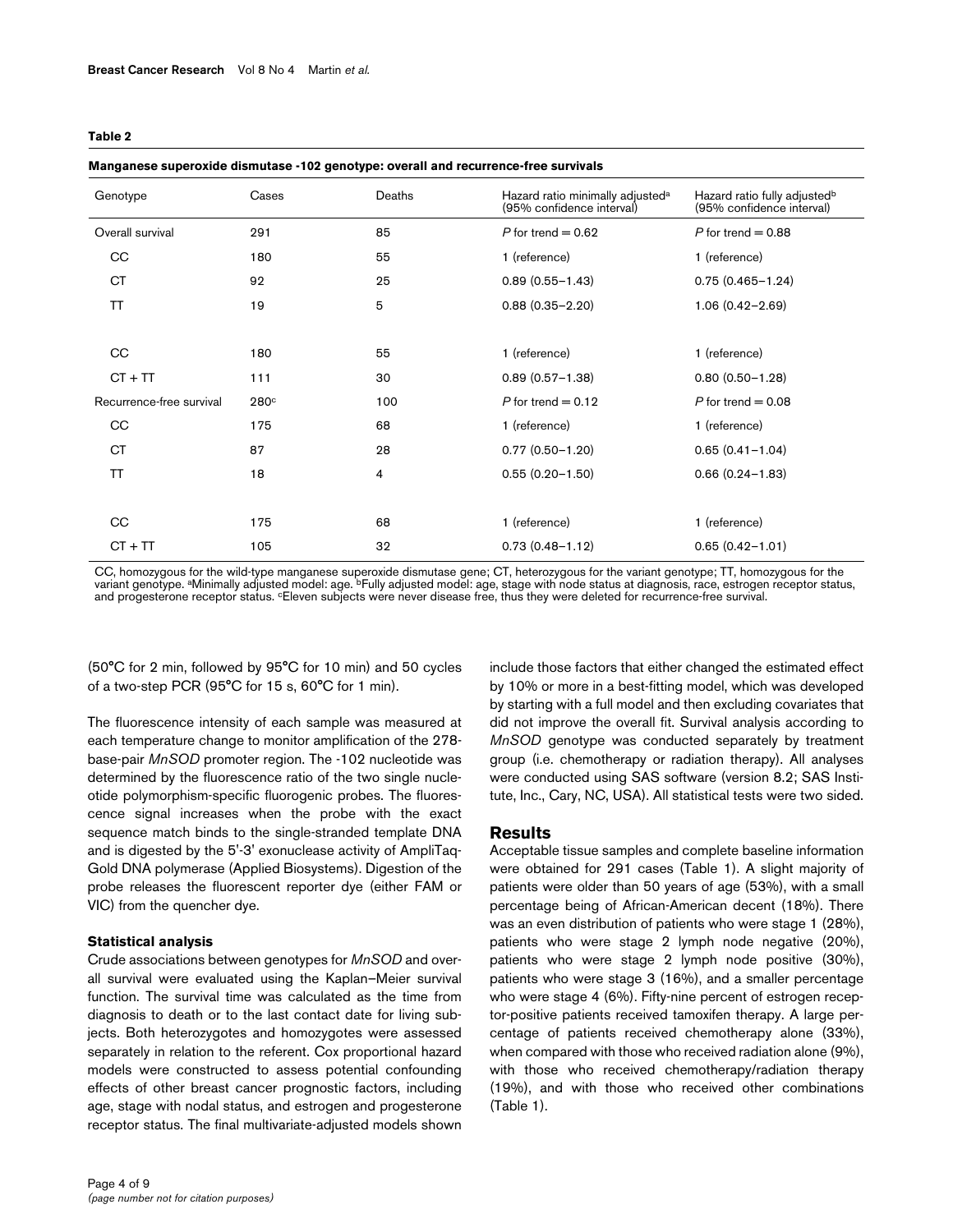



(a) Percentage overall survival and (b) percentage recurrence-free survival by years of follow-up in the manganese superoxide dismutase - 102 genotype. CC, homozygous wild-type genotype; CT, heterozygous for variant genotype; TT, homozygous variant genotype.

In patients with one or two copies of the variant *MnSOD -102* (CT or TT), there was a nonsignificant impact of genotype on overall survival (Table 2). Similarly, combining patients with one or both variant alleles did not result in a significant change in overall survival when compared with the reference genotype (CC) (Figure 1a). In an evaluation of recurrence-free survival, there was a trend towards significant improvement in recurrence-free survival in patients with one or two variant alleles when compared with women homozygous for the common allele (CC) (odds ratio, 0.65; 95% confidence interval, 0.42– 1.01) (Table 2). There was a trend towards an improvement in recurrence-free survival with both homozygous (TT) and heterozygous (CT) variant genotypes (Figure 1b).

Of the study population, there were 160 women who received radiation therapy. Twenty-five patients received radiation alone, 54 patients received radiation and chemotherapy, 46 patients received radiation and tamoxifen, and 35 patients received radiation, chemotherapy, and tamoxifen.



The manganese superoxide dismutase -102 genotype: (a) percentage overall survival and **(b)** percentage recurrence-free survival by years of follow-up with radiation therapy. CC, homozygous wild-type genotype; CT, heterozygous for variant genotype; TT, homozygous variant genotype.

In an evaluation of relapse-free survival in subjects receiving radiation therapy there was a significant reduction in relapsefree survival among women who were heterozygous for the *MnSOD -102* genotype (relative risk, 0.40; 95% confidence interval, 0.18–0.86) (Table 3). When the homozygous and heterozygous variant alleles were combined, there remained a significant reduction in relapse-free survival in this group (Figure 2).

There were 230 patients in the study population who received chemotherapy. Among these women, there was an association of borderline significance between *MnSOD* genotypes and relapse-free survival (adjusted hazard ratio for CT + TT genotype, 0.65; 95% confidence interval, 0.40–1.05) (Table 4). There were, however, no significant associations with overall survival.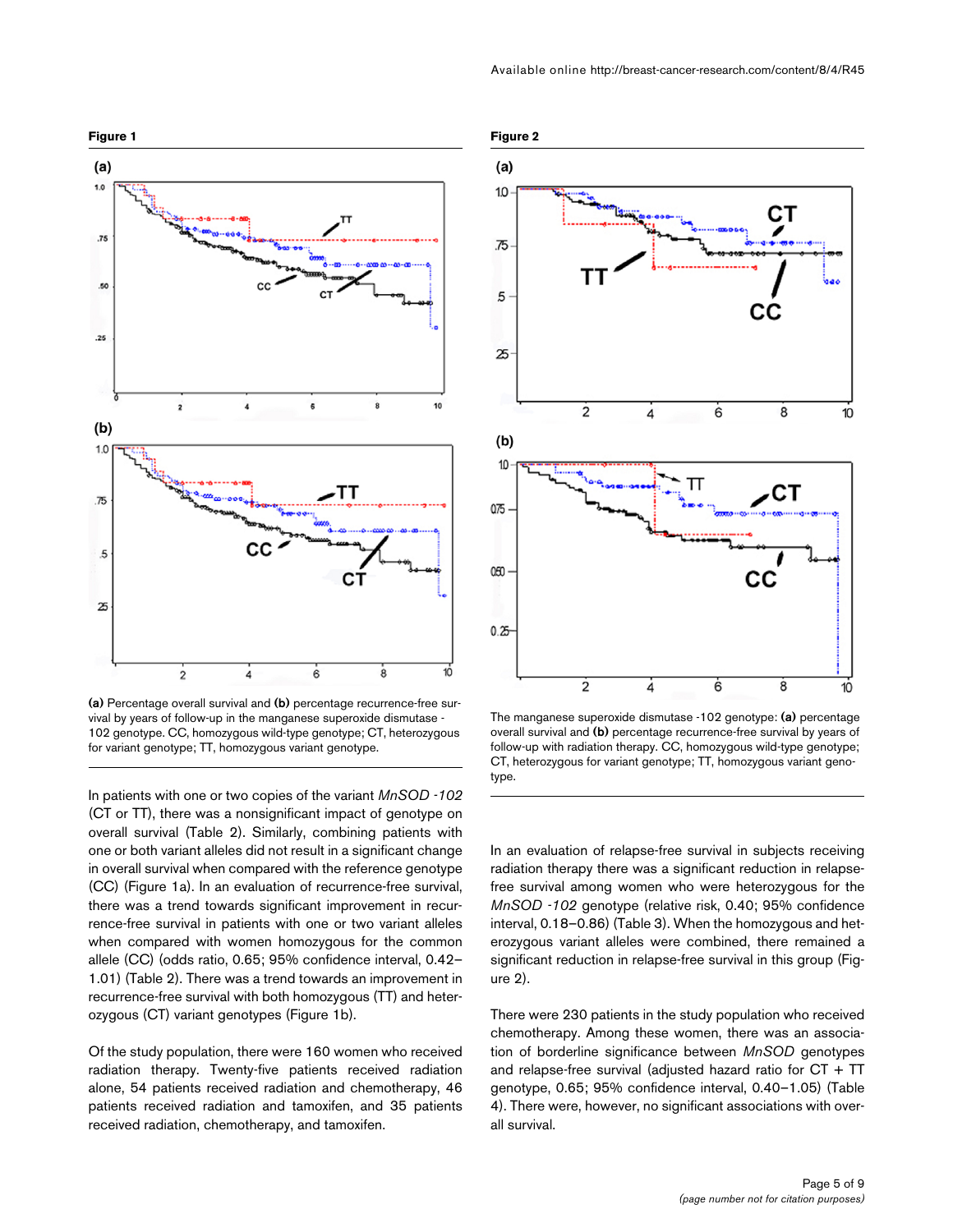|--|--|--|

#### **Manganese superoxide dismutase -102 genotype: overall and recurrence-free survivals with radiation therapy**

| Genotype                 | Cases | Deaths         | Hazard ratio minimally adjusted <sup>a</sup><br>(95% confidence interval) | Hazard ratio fully adjusted <sup>b</sup><br>(95% confidence interval) |
|--------------------------|-------|----------------|---------------------------------------------------------------------------|-----------------------------------------------------------------------|
| Overall survival         | 150   | 33             | P for trend $= 0.67$                                                      | P for trend $= 0.91$                                                  |
| <sub>CC</sub>            | 93    | 20             | 1 (reference)                                                             | 1 (reference)                                                         |
| СT                       | 51    | 11             | $0.97(0.46 - 2.04)$                                                       | $0.74(0.35 - 1.58)$                                                   |
| <b>TT</b>                | 6     | $\overline{2}$ | $1.95(0.45 - 8.49)$                                                       | $2.23(0.46 - 10.79)$                                                  |
|                          |       |                |                                                                           |                                                                       |
| CC                       | 93    | 20             | 1 (reference)                                                             | 1 (reference)                                                         |
| $CT + TT$                | 57    | 13             | $1.05(0.52 - 2.12)$                                                       | $0.82(0.40 - 1.70)$                                                   |
| Recurrence-free survival | 145   | 40             | P for trend $= 0.14$                                                      | P for trend $= 0.03$                                                  |
| CC                       | 90    | 29             | 1 (reference)                                                             | 1 (reference)                                                         |
| <b>CT</b>                | 50    | 10             | $0.57(0.28 - 1.18)$                                                       | $0.40(0.18 - 0.86)$                                                   |
| <b>TT</b>                | 5     | 1              | $0.60(0.08 - 4.47)$                                                       | $0.69(0.09 - 5.46)$                                                   |
|                          |       |                |                                                                           |                                                                       |
| <b>CC</b>                | 90    | 29             | 1 (reference)                                                             | 1 (reference)                                                         |
| $CT + TT$                | 55    | 11             | $0.57(0.28 - 1.16)$                                                       | $0.42(0.20 - 0.87)$                                                   |

CC, homozygous for the wild-type manganese superoxide dismutase gene; CT, heterozygous for the variant genotype; TT, homozygous for the<br>variant genotype. ªMinimally adjusted model: age. <sup>b</sup>Fully adjusted model: age, stage

#### **Table 4**

# **Manganese superoxide dismutase -102 genotype: overall and recurrence-free survivals with adjuvant chemotherapy**

| Genotype                 | Cases | Deaths | Hazard ratio minimally adjusted <sup>a</sup><br>(95% confidence interval) | Hazard ratio fully adjusted <sup>b</sup> (95%<br>confidence interval) |
|--------------------------|-------|--------|---------------------------------------------------------------------------|-----------------------------------------------------------------------|
| Overall survival         | 230   | 75     | P for trend $= 0.46$                                                      | P for trend $= 0.42$                                                  |
| CC                       | 140   | 49     | 1 (reference)                                                             | 1 (reference)                                                         |
| CT                       | 73    | 21     | $0.83(0.49 - 1.38)$                                                       | $0.67(0.38 - 1.17)$                                                   |
| <b>TT</b>                | 17    | 5      | $0.81(0.32 - 2.04)$                                                       | $1.07(0.42 - 2.74)$                                                   |
|                          |       |        |                                                                           |                                                                       |
| CC                       | 140   | 49     | 1 (reference)                                                             | 1 (reference)                                                         |
| $CT + TT$                | 90    | 26     | $0.82(0.51 - 1.33)$                                                       | $0.73(0.44 - 1.22)$                                                   |
| Recurrence-free survival | 220   | 85     | P for trend $= 0.16$                                                      | P for trend $= 0.12$                                                  |
| CC                       | 136   | 57     | 1 (reference)                                                             | 1 (reference)                                                         |
| <b>CT</b>                | 68    | 24     | $0.79(0.49 - 1.28)$                                                       | $0.64(0.38 - 1.07)$                                                   |
| <b>TT</b>                | 16    | 4      | $0.55(0.20 - 1.52)$                                                       | $0.73(0.26 - 2.049)$                                                  |
|                          |       |        |                                                                           |                                                                       |
| CC                       | 136   | 57     | 1 (reference)                                                             | 1 (reference)                                                         |
| $CT + TT$                | 84    | 28     | $0.75(0.47 - 1.18)$                                                       | $0.65(0.40 - 1.05)$                                                   |

CC, homozygous for the wild-type manganese superoxide dismutase gene; CT, heterozygous for the variant genotype; TT, homozygous for the<br>variant genotype. ªMinimally adjusted model: age. <sup>b</sup>Fully adjusted model: age, stage and progesterone receptor status.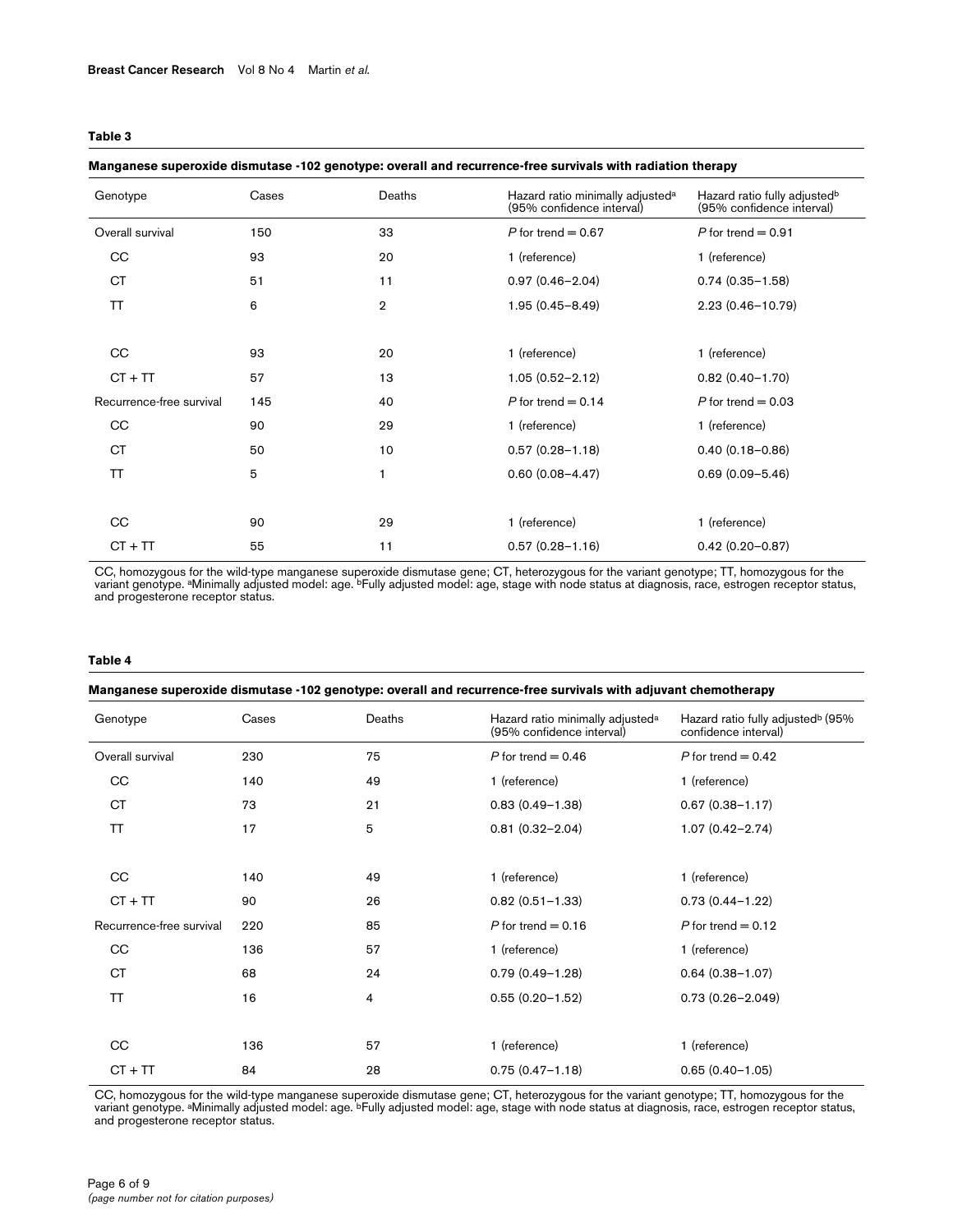## **Discussion**

In this evaluation of the effects of the *MnSOD -102* polymorphism on survival after treatment for breast cancer, we found that women with genotypes that would result in less MnSOD expression, and thus higher levels of ROS, had a significant decrease in relapse-free survival among breast cancer subjects who received adjuvant radiation therapy as well as chemotherapy. There was also a trend toward decreased overall relapse-free survival in all subjects with breast cancer. This study further indicates that genetic variants that may result in decreased function, and thus increased oxidative stress, may enhance the efficacy of radiation therapy and thus translate into better disease control. This is the first study to examine the relationship between the *MnSOD -102* genotype and the survival of breast cancer patients treated with adjuvant therapy.

These results support the our previous findings that demonstrated a decrease in the hazard of death with the *MnSOD -9* CC and *MPO* GG genotypes [19]. In that analysis, genotypes associated with higher levels of ROS for women with breast cancer treated with adjuvant therapy led to improved overall survival when compared with women with lower levels of ROS.

Our results also add to the already large volume of literature on the role of the mitochondrial MnSOD in cancer cell survival. Evaluation of MnSOD suggests that it is critically important in maintenance of mitochondrial function. Mice with deficiency of this enzyme exhibit progressive cardiomyopathy, neurodegeneration, and perinatal death [24]. These studies also confirmed that transgenic mice that express human MnSOD in the mitochondria are protected from environmental oxygen-induced lung injury [25] and adriamycin-induced cardiac toxicity [26]. In contrast, disruption of the other two superoxide dismutases yielded viable mice that were normal in nonstressful conditions [27]. The mitochondrial MnSOD therefore represents a major cellular defense against oxidative stress.

Additional clinical studies have evaluated MnSOD expression with conflicting results. Janssen and colleagues [28] evaluated 81 gastric adenocarcinomas and found a significantly higher MnSOD expression within the tumor when compared with the normal mucosa. This higher expression did not correlate to a worse outcome; however, the ratio of MnSOD expression of tumor compared with the normal tissue was correlated with a worse overall survival. The significance of this upregulation and worse outcome was felt to be related to chemoresistance but was not elucidated in this study.

A study by Malafa and colleagues [29] reported the difference in MnSOD expression in gastric carcinoma for metastatic and nonmetastatic cancers. Although the nonmetastatic gastric cancers showed no increase in expression versus normal gastric epithelial cells, 93% of primary tumor cells of metastatic gastric cancer cells showed an upregulation of MnSOD enzymatic activity. This correlation of increased MnSOD expres-

sion and increased metastatic prevalence correlates with the theory that MnSOD's role changes during the transformation of a cell from normal to dysplasia to cancer. MnSOD initially appears to acts as a tumor suppressor by inhibiting the ROS and preventing cellular damage; however, once the transformation to malignant cells has taken place, the results of several studies infer that the MnSOD acts to protect the malignant cell both from chemotherapy [28,30] and from radiation therapy [31,32] to allow for its progression, replication, and metastasis. This can be explained by the fact that the defenses against malignant cells, whether the body's host defenses or exogenous treatments such as radiation or chemotherapy, often use ROS as a mechanism for cellular destruction. Malignant cells that have an increased expression of MnSOD would therefore be more resistant to cellular destruction and would therefore more probably be resistant to treatment. This increase in MnSOD expression would lead to an increase in the probability of proliferation and metastasis.

The theory has been strengthened by Izutani and colleagues' [31] demonstration of the role of MnSOD after progression to cancer. An upregulation of MnSOD mRNA in gastric carcinoma was demonstrated, which provided a protective mechanism from the cell toxicity of tumor necrosis factor alpha from ROS. Izutani and colleagues' [32] later report confirmed these findings by demonstrating an upregulation of MnSOD mRNA in squamous esophageal carcinoma. This upregulation of MnSOD mRNA in active malignant cells not only acts to protect from the body's host defensive mechanisms, but a recent report by Hur and colleagues [30] demonstrated that MnSOD upregulation also gives gastric cancers protection against current chemotherapy agents. Further research by Izutani and colleagues [33] indicated that MnSOD expression inhibited the tumor sensitivity of adriamycin in esophageal and gastric cancers. Furthermore, use of transforming growth factor beta to inhibit MnSOD showed an increase in the effectiveness of adriamycin as a suppressor of these tumors [33]. Not only does this research solidify the theory that MnSOD protects the tumor cells after their transformation, but it leads us to believe that, by inhibiting MnSOD, chemotherapy may be made more effective.

Our results are in contrast to a smaller study  $(n = 80)$  of women receiving radiation therapy for breast cancer, who found no effects of the *MnSOD -9* polymorphisms on clinically detectable skin reactions to therapy [34]. These discrepant results may be due to more dominant effects that the *MnSOD -102* polymorphism plays in MnSOD function, or could be due to differential effects of MnSOD variability on normal and tumor tissue or, finally, could be due to the small number of subjects (*n* = 80) in the study. Since the *MnSOD -9* polymorphism leads to partial inner mitochondrial membrane transport arrest [35], there have been conflicting reports as to which polymorphism (c allele  $=$  alanine or t allele  $=$  valine) leads to the greater risk of cancer. Since the *MnSOD -102* polymor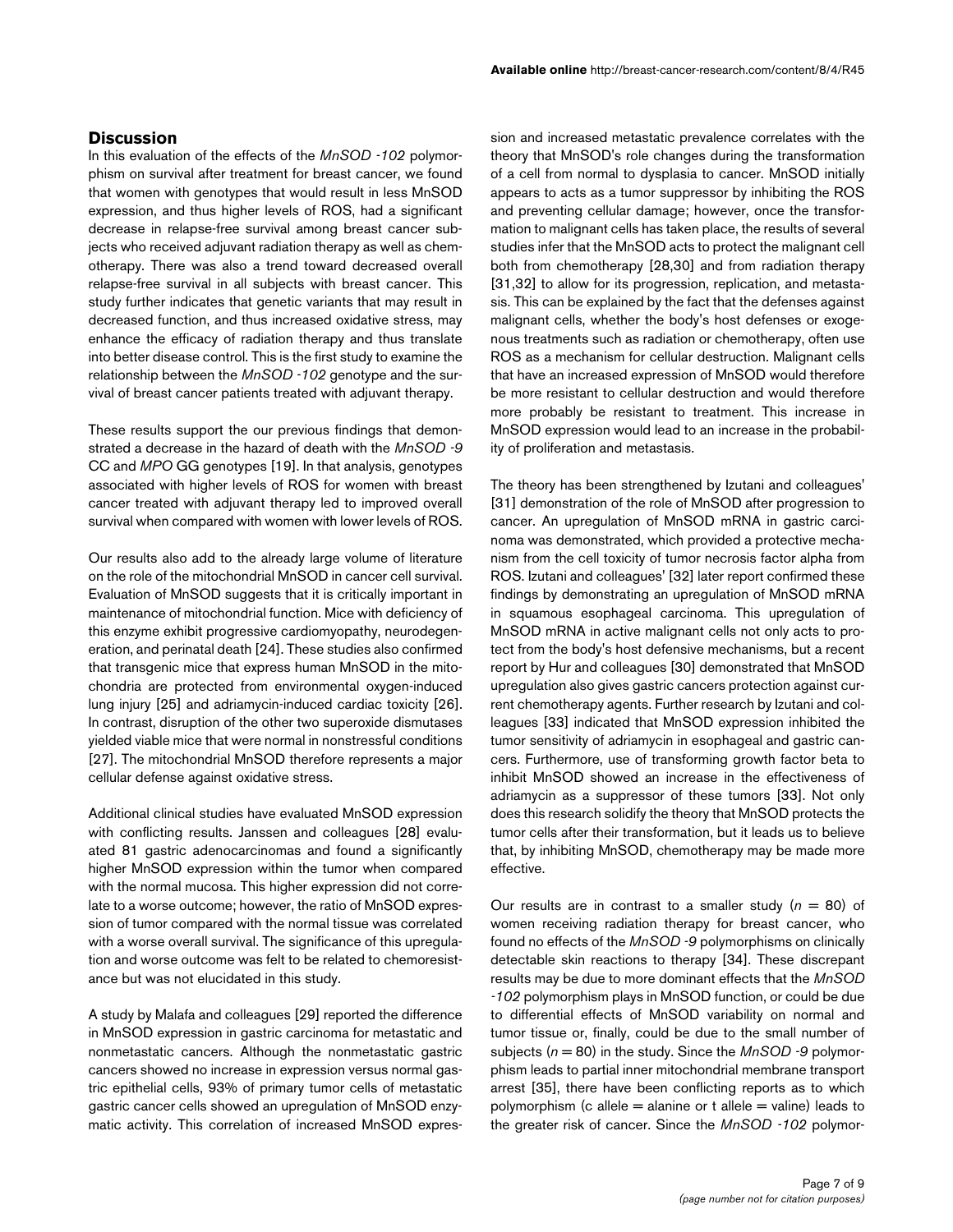phism affects the AP-2 binding and thus reduces transcriptional activity, however, there may be a greater effect from this polymorphism than from other polymorphisms that have been reported.

Even with this report indicating the efficacy effects of ROS producing therapies and the relationship to *MnSOD* polymorphisms, this initial evaluation needs to be replicated in a larger study, with greater homogeneity of the subject population. Since very little is know about the clinical effects of the *MnSOD -102* polymorphism in carcinogenesis, tumor cell resistance and chemotherapy/radiation therapy efficacy, further evaluation is needed. Because this study involved women who received various adjuvant treatments (radiation, chemotherapy and/or hormonal therapy), we are unable to establish the effects that each individual therapy had on overall survival and on relapse-free survival. Since there is a similarity in the effects that chemotherapy in breast cancer treatment and radiation therapy induce (generation of ROS), however, it is less likely that individual treatment evaluation will lead to different results. Radiation therapy and the chemotherapeutic agents most commonly utilized in the treatment of breast cancer, adriamycin and cyclophosphamide, exert their antitumor effects through the increased formation of ROS, including hydroxyl radicals (OH), hydrogen peroxide  $(H<sub>2</sub>O<sub>2</sub>)$ , and superoxide anions (O $_2$ ), and the efficacy may be related to the ability of the patients'/tumors' ability to neutralize these effects. Since MnSOD is not involved in the metabolism of any specific chemotherapeutic agent we believe these results will remain consistent, but they need to be evaluated in a larger study.

## **Conclusion**

In summary, this reports demonstrates the first evaluation that decreases in MnSOD by the variant genotype are associated with improved relapse-free survival in women treated for breast cancer.

## **Competing interests**

The authors declare that they have no competing interests.

## **Authors' contributions**

RM participated in design of the study and manuscript preparation. JA participated in the statistical analysis. SN contributed to the study design and to the analysis and interpretation of the data. DH participated in design of the study and manuscript preparation. MD and BM participated in the design of the assay methods. CA contributed to the study design, analysis, and interpretation of the data, and to manuscript preparation.

## **Acknowledgements**

A pilot grant was received from the James Graham Brown Cancer Center and USPHS grant CA34627 was received from the National Cancer Institute.

#### **References**

- Jemal A, Murray T, Ward E, Samuels A, Tiwari RC, Ghafoor A, Feuer EJ, Thun MJ: **[Cancer statistics, 2005.](http://www.ncbi.nlm.nih.gov/entrez/query.fcgi?cmd=Retrieve&db=PubMed&dopt=Abstract&list_uids=15661684)** *CA Cancer J Clin* 2005, **55:**10-30.
- 2. World Health Organization: *The World Health Report* Geneva: World Health Organization; 1997.
- 3. American Cancer Society I: *Cancer Facts and Figures 2005* Chicago, IL; 2005.
- 4. Easton D, Ford D, Peto J: **[Inherited susceptibility to breast can](http://www.ncbi.nlm.nih.gov/entrez/query.fcgi?cmd=Retrieve&db=PubMed&dopt=Abstract&list_uids=8013003)[cer.](http://www.ncbi.nlm.nih.gov/entrez/query.fcgi?cmd=Retrieve&db=PubMed&dopt=Abstract&list_uids=8013003)** *Cancer Surv* 1993, **18:**95-113.
- 5. Oesterreich S, Fuqua SA: **[Tumor suppressor genes in breast](http://www.ncbi.nlm.nih.gov/entrez/query.fcgi?cmd=Retrieve&db=PubMed&dopt=Abstract&list_uids=10516854) [cancer.](http://www.ncbi.nlm.nih.gov/entrez/query.fcgi?cmd=Retrieve&db=PubMed&dopt=Abstract&list_uids=10516854)** *Endocr Relat Cancer* 1999, **6:**405-419.
- 6. Johnson-Thompson MC, Guthrie J: **[Ongoing research to identify](http://www.ncbi.nlm.nih.gov/entrez/query.fcgi?cmd=Retrieve&db=PubMed&dopt=Abstract&list_uids=10705359) [environmental risk factors in breast carcinoma.](http://www.ncbi.nlm.nih.gov/entrez/query.fcgi?cmd=Retrieve&db=PubMed&dopt=Abstract&list_uids=10705359)** *Cancer* 2000, **88:**1224-1229.
- 7. Ambrosone CB: **[Oxidants and antioxidants in breast cancer.](http://www.ncbi.nlm.nih.gov/entrez/query.fcgi?cmd=Retrieve&db=PubMed&dopt=Abstract&list_uids=11213491)** *Antioxid Redox Signal* 2000, **2:**903-917.
- 8. Ambrosone CB, Freudenheim JL, Thompson PA, Bowman E, Vena JE, Marshall JR, Graham S, Laughlin R, Nemoto T, Shields PG: **[Manganese superoxide dismutase \(MnSOD\) genetic polymor](http://www.ncbi.nlm.nih.gov/entrez/query.fcgi?cmd=Retrieve&db=PubMed&dopt=Abstract&list_uids=9973207)[phisms, dietary antioxidants, and risk of breast cancer.](http://www.ncbi.nlm.nih.gov/entrez/query.fcgi?cmd=Retrieve&db=PubMed&dopt=Abstract&list_uids=9973207)** *Cancer Res* 1999, **59:**602-606.
- 9. St Clair DK, Wan XS, Kuroda M, Vichitbandha S, Tsuchida E, Urano M: **Suppression of tumor metastasis by maganese superoxide dismutase is associated with reduced tumorigenicity and elevated fibronectin.** *Oncol Rep* 1997, **4:**753-757.
- 10. Mignotte B, Vayssiere JL: **[Mitochondria and apoptosis.](http://www.ncbi.nlm.nih.gov/entrez/query.fcgi?cmd=Retrieve&db=PubMed&dopt=Abstract&list_uids=9523706)** *Eur J Biochem* 1998, **252:**1-15.
- 11. McCord JM, Fridovich I: **[Superoxide dismutase. An enzymic](http://www.ncbi.nlm.nih.gov/entrez/query.fcgi?cmd=Retrieve&db=PubMed&dopt=Abstract&list_uids=5389100) [function for erythrocuprein \(hemocuprein\).](http://www.ncbi.nlm.nih.gov/entrez/query.fcgi?cmd=Retrieve&db=PubMed&dopt=Abstract&list_uids=5389100)** *J Biol Chem* 1969, **244:**6049-6055.
- 12. Marklund SL: **[Human copper-containing superoxide dismutase](http://www.ncbi.nlm.nih.gov/entrez/query.fcgi?cmd=Retrieve&db=PubMed&dopt=Abstract&list_uids=6961438) [of high molecular weight.](http://www.ncbi.nlm.nih.gov/entrez/query.fcgi?cmd=Retrieve&db=PubMed&dopt=Abstract&list_uids=6961438)** *Proc Natl Acad Sci USA* 1982, **79:**7634-7638.
- 13. Weisiger RA, Fridovich I: **[Mitochondrial superoxide simutase.](http://www.ncbi.nlm.nih.gov/entrez/query.fcgi?cmd=Retrieve&db=PubMed&dopt=Abstract&list_uids=4578091) [Site of synthesis and intramitochondrial localization.](http://www.ncbi.nlm.nih.gov/entrez/query.fcgi?cmd=Retrieve&db=PubMed&dopt=Abstract&list_uids=4578091)** *J Biol Chem* 1973, **248:**4793-4796.
- 14. Ambrosone CB, Freudenheim JL, Thompson PA, Bowman E, Vena JE, Marshall JR, Graham S, Laughlin R, Nemoto T, Shields PG: **[Manganese superoxide dismutase \(MnSOD\) genetic polymor](http://www.ncbi.nlm.nih.gov/entrez/query.fcgi?cmd=Retrieve&db=PubMed&dopt=Abstract&list_uids=9973207)[phisms, dietary antioxidants, and risk of breast cancer.](http://www.ncbi.nlm.nih.gov/entrez/query.fcgi?cmd=Retrieve&db=PubMed&dopt=Abstract&list_uids=9973207)** *Cancer Res* 1999, **59:**602-606.
- 15. Mitrunen K, Sillanpaa P, Kataja V, Eskelinen M, Kosma VM, Benhamou S, Uusitupa M, Hirvonen A: **[Association between manga](http://www.ncbi.nlm.nih.gov/entrez/query.fcgi?cmd=Retrieve&db=PubMed&dopt=Abstract&list_uids=11323405)[nese superoxide dismutase \(MnSOD\) gene polymorphism](http://www.ncbi.nlm.nih.gov/entrez/query.fcgi?cmd=Retrieve&db=PubMed&dopt=Abstract&list_uids=11323405) [and breast cancer risk.](http://www.ncbi.nlm.nih.gov/entrez/query.fcgi?cmd=Retrieve&db=PubMed&dopt=Abstract&list_uids=11323405)** *Carcinogenesis* 2001, **22:**827-829.
- 16. Knight JA, Onay UV, Wells S, Li H, Shi EJ, Andrulis IL, Ozcelik H: **[Genetic variants of GPX1 and SOD2 and breast cancer risk at](http://www.ncbi.nlm.nih.gov/entrez/query.fcgi?cmd=Retrieve&db=PubMed&dopt=Abstract&list_uids=14744747) [the Ontario site of the Breast Cancer Family Registry.](http://www.ncbi.nlm.nih.gov/entrez/query.fcgi?cmd=Retrieve&db=PubMed&dopt=Abstract&list_uids=14744747)** *Cancer Epidemiol Biomarkers Prev* 2004, **13:**146-149.
- 17. Egan KM, Thompson PA, Titus-Ernstoff L, Moore JH, Ambrosone CB: **[MnSOD polymorphism and breast cancer in a population](http://www.ncbi.nlm.nih.gov/entrez/query.fcgi?cmd=Retrieve&db=PubMed&dopt=Abstract&list_uids=12963120)[based case-control study.](http://www.ncbi.nlm.nih.gov/entrez/query.fcgi?cmd=Retrieve&db=PubMed&dopt=Abstract&list_uids=12963120)** *Cancer Lett* 2003, **199:**27-33.
- 18. Tamimi RM, Hankinson SE, Spiegelman D, Colditz GA, Hunter DJ: **Manganese superoxide dismutase polymorphism, plasma [antioxidants, cigarette smoking, and risk of breast cancer.](http://www.ncbi.nlm.nih.gov/entrez/query.fcgi?cmd=Retrieve&db=PubMed&dopt=Abstract&list_uids=15184255)** *Cancer Epidemiol Biomarkers Prev* 2004, **13:**989-996.
- 19. Ambrosone CB, Ahn J, Singh KK, Rezaishiraz H, Furberg H, Sweeney C, Coles B, Trovato A: **[Polymorphisms in genes](http://www.ncbi.nlm.nih.gov/entrez/query.fcgi?cmd=Retrieve&db=PubMed&dopt=Abstract&list_uids=15705913) [related to oxidative stress \(MPO, MnSOD, CAT\) and survival](http://www.ncbi.nlm.nih.gov/entrez/query.fcgi?cmd=Retrieve&db=PubMed&dopt=Abstract&list_uids=15705913) [after treatment for breast cancer.](http://www.ncbi.nlm.nih.gov/entrez/query.fcgi?cmd=Retrieve&db=PubMed&dopt=Abstract&list_uids=15705913)** *Cancer Res* 2005, **65:**1105-1111.
- 20. Zhao Y, Xue Y, Oberley TD, Kiningham KK, Lin SM, Yen HC, Majima H, Hines J, St Clair D: **[Overexpression of manganese](http://www.ncbi.nlm.nih.gov/entrez/query.fcgi?cmd=Retrieve&db=PubMed&dopt=Abstract&list_uids=11507057) superoxide dismutase suppresses tumor formation by modu[lation of activator protein-1 signaling in a multistage skin car](http://www.ncbi.nlm.nih.gov/entrez/query.fcgi?cmd=Retrieve&db=PubMed&dopt=Abstract&list_uids=11507057)[cinogenesis model.](http://www.ncbi.nlm.nih.gov/entrez/query.fcgi?cmd=Retrieve&db=PubMed&dopt=Abstract&list_uids=11507057)** *Cancer Res* 2001, **61:**6082-6088.
- 21. Martin RC, Hughes K, Doll MA, Lan Q, Martini BD, Lissowska J, Rothman N, Hein DW: **[Method for determination of \(-102 C>T\)](http://www.ncbi.nlm.nih.gov/entrez/query.fcgi?cmd=Retrieve&db=PubMed&dopt=Abstract&list_uids=15598343) [single nucleotide polymorphism in the human manganese](http://www.ncbi.nlm.nih.gov/entrez/query.fcgi?cmd=Retrieve&db=PubMed&dopt=Abstract&list_uids=15598343) [superoxide dismutase promoter.](http://www.ncbi.nlm.nih.gov/entrez/query.fcgi?cmd=Retrieve&db=PubMed&dopt=Abstract&list_uids=15598343)** *BMC Genet* 2004, **5:**33-38.
- 22. Martin RC, Lan Q, Hughes K, Doll MA, Martini BD, Lissowska J, Zatonski W, Rothman N, Hein DW: **[No apparent association](http://www.ncbi.nlm.nih.gov/entrez/query.fcgi?cmd=Retrieve&db=PubMed&dopt=Abstract&list_uids=15734485) [between genetic polymorphisms \(-102 C>T\) and \(-9 T>C\) in](http://www.ncbi.nlm.nih.gov/entrez/query.fcgi?cmd=Retrieve&db=PubMed&dopt=Abstract&list_uids=15734485) the human manganese superoxide dismutase gene and gas[tric cancer \(1\).](http://www.ncbi.nlm.nih.gov/entrez/query.fcgi?cmd=Retrieve&db=PubMed&dopt=Abstract&list_uids=15734485)** *J Surg Res* 2005, **124:**92-97.